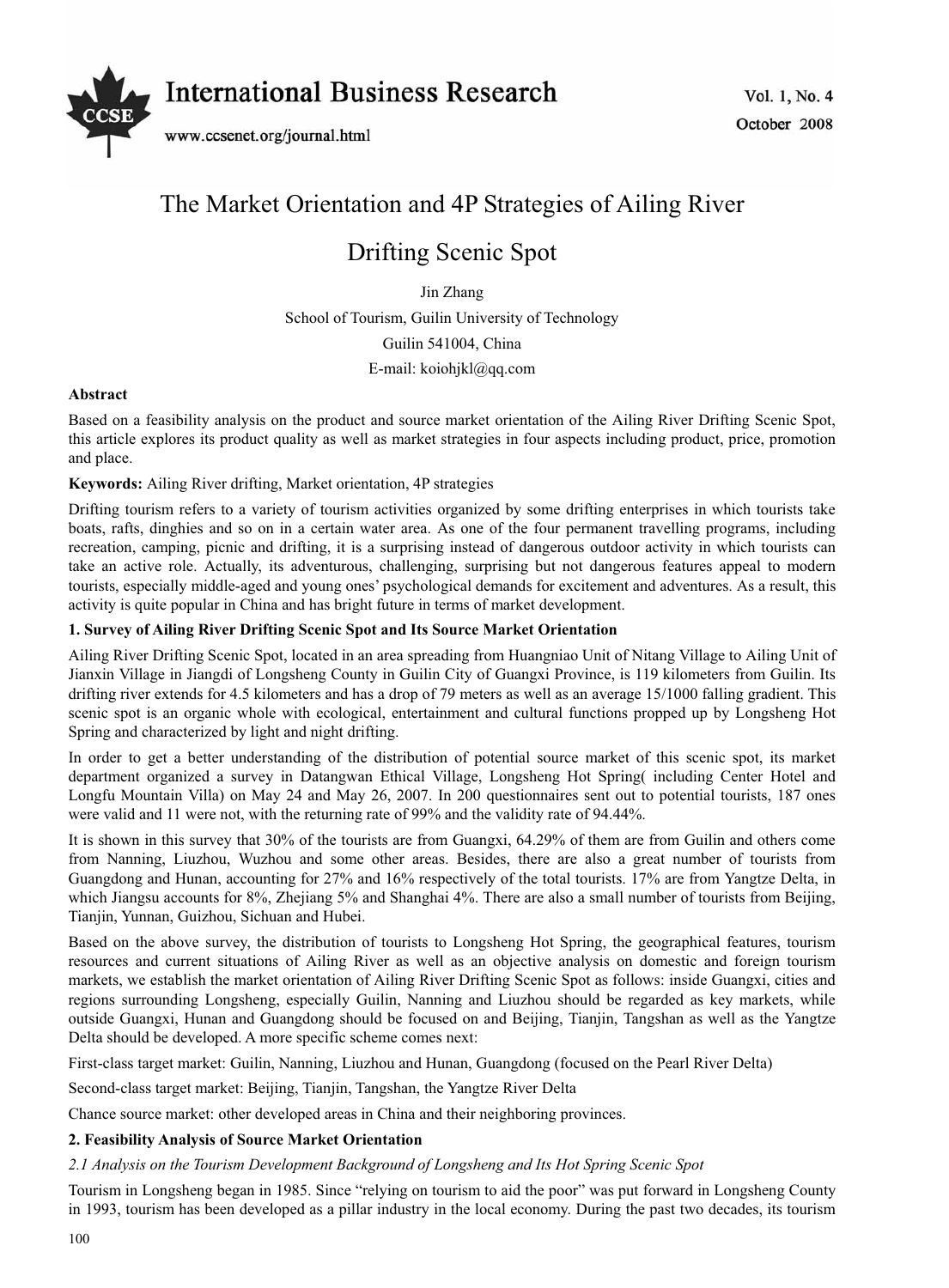has made great advance. At present, this industry is achieving rapid development in Longsheng. In 2006, it received 660,000 tourists, increased by 14% compared with the same period last year, and gained 274,000,000 yuan as profit, increased by 44% compared with the same period last year. Among the total tourists, there were 102,494 inbound tourists, increased by 65% compared with the same period last year.

As one of the key scenic spots in Longsheng as well as a major one to earn profit, Hot Spring Resort has gained rapid development during the recent years. Table 1 shows the number of tourists as well as tourism revenue during 2000 to 2006 based on its annual business statistics these years.

According to the above table, 2004 was a dividing line in the number of tourists to Hot Spring Resort, in the three years before which it remained on the rise while after which there was a decline in the number of tourists due to the rise of entrance fares caused by the establishment of Center Hotel. In 2005 the number came back to 154,000 and it set a new record of 166000 tourists in 2006. Luckily, the revenue has been on the rise during the past years, even in 2004 with declined number of tourists.

The prosperity of hot spring tourism can have strong radiating function on the tourism of Jianxin Village in Jiangdi Country in that it will provide some tourists for this area and reinforce the publicity of this area's tourism image. In order to develop tourism in this area, this hot spring market should be relied on, whose tourists can be attracted to other scenic spots and will stay longer than planned, hence spending more money there.

## *2.2 Analysis on Competitors*

Currently, there are two companies dealing with drifting tourism near Longsheng Hot Spring Resort, one of which is Jiujiang Drifting Club established in 1998, running the 6-kilometer river from Jiangdi Government to Fengtai Bridge and the other is Yanmen Drifting Company Ltd. Established in 1996, running the 4-kilometer river from Fengtai Bridge to Red Army Rock.

Table 2 shows the two companies' operation statistics from 1998 to 2006.

During 1996 and 1997, Yanmen Drifting Company Ltd. was managed by People's Bank of China and not until 1998 was it handed over to Longsheng Tourism Bureau. From 1998 to 2002, the two companies operated separately. During that period, there has been some fluctuations in the number of tourists: there was a 42.9% increase in 1999 compared with that in 1998 but there was a decline in revenue in 2000 due to the lower ticket fares and there was a sharp decline in the number of tourists to 4000 from 2001 due to the traffic inconvenience caused by the repair work of 321 National Way. Similarly, Jiujiang also achieved an increase in the number of tourists in 1998 and 1999 and had more than 3000 tourists during 1999 and 2000. Also influenced by the repair work of 321 National Way, it had much fewer tourists in 2001 and 2002. Then in 2002, the two companies turned to cooperation and gained great achievements.

After one year's cooperation, they returned to separate operation in 2003. During that year, influenced by SARS, these two companies only had 60% of the tourists in the previous year.

In 2004, Hot Spring Center Hotel was open. Due to the largely expanded cost, the ticket fares increased from 30 yuan to 98 yuan per person, resulting in a sharp decline in the number of individual tourists, who used to be the major source of drifting tourism. Therefore, they signed a cooperation agreement and divided their customers according to the age of tourists. Jiujiang mainly deals with middle-aged and old people as well as children because of its gently sloping river while Yanmen mainly deals with young people due to its great drop and large amount of water. This special cooperative operation has continued up to now. It is shown in the above table that Yanmen has had better operation results than Jiujiang due to its more appealing tourism product.

# *2.3 Analysis on Major Domestic Target Markets*

#### 2.3.1 Guangxi

Guangxi Market is one of the most important source markets in whole Longsheng County, especially Guilin, Liuzhou, Hechi and Nanning. Among them, Liuzhou is a key industrial city in Guangxi, or even whole Southwest China, and due to its vicinity to Guilin and its high residents' income, a lot of people travel to Longsheng. Nanning, the capital of Guangxi, with its population of 2,450,000 and high residents' income, has a wide tourism market. The above three cities are the most important source markets in Guangxi and therefore, are markets that should be developed and strengthened with more efforts. In addition to them, Hechi and other developed cities in southeast Guangxi should also be focused on in the near or mid-term future.

#### 2.3.2 Hunan

Shaoyang City of Hunan Province, only 2-3 hours' ride away from Longsheng Hot Spring, has long been an important source market for Longsheng tourism especially its hot spring resort. Ever since the mid 1990s, people from Hunan have been accustomed to travelling in Longsheng. With the economic development in Hunan in the recent years, it will play a more important role in Longsheng tourism in the future. Since the change in the ticket price in 2004, there has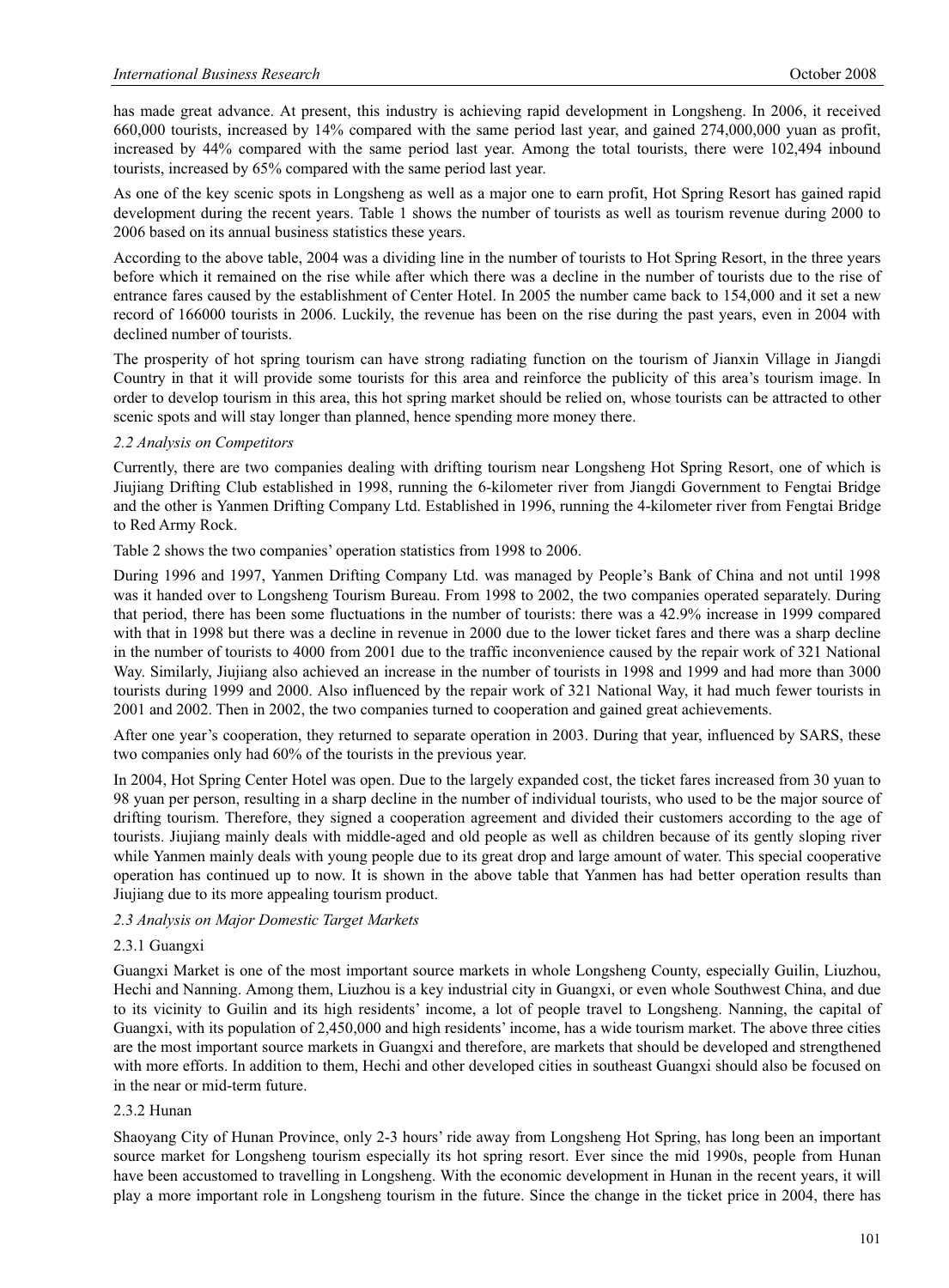been a decline in the growth rate of Hunan tourists. However, it is picking up in the recent years. In the future market publicity and development, Hunan should be regarded as one of the most important source markets in Ailing River's marketing efforts.

#### 2.3.3 Guangdong

Guangdong, one of the most developed provinces in China, ranked fifth among all with its per capita GDP of 28,077 yuan in 2006 and achieved a 12.9% increase. According to the latest statistics, on the list of the cities with top per capita dispensable income, there are five cities in the Pearl River Delta among the top nine ones, with Dongguan and Shenzhen ranking first and second respectively. Because Guangdong residents have not only high income but enthusiasm for travelling, especially to Guangxi and Hainan, this area is the most important source market for Guangxi as well as Guilin. In the recent years, there have been an increasing number of self-travelling tourists, who will become one of the most important tourist flows at Guilin self-driving tourism market. For a long time to come, Guangdong should be regarded as one of the most important source markets outside Guangxi in the development strategies of Ailing River Scenic Spot.

## 2.3.4 The Yangtze River Delta and the Beijing-Tianjin-Tangshan Area

Some large and medium cities in the Yangtze River Delta and the Beijing-Tianjin-Tangshan Area are the major sources for national tourism in China, especially Beijing, Tianjin, Shanghai, Ningbo and Hangzhou because of their developed economy, high living standards and affordability of long-distance trips. In spite of the long distance between these cities and Guilin (Shanghai-Guilin 1389 km, Beijing-Guilin 1887 km), they have convenient transportation, such as several flights between them. According to some relevant statistics in the recent years, the above two areas have become the most rapidly developed markets among all, especially the Yangtze River Delta. To sum up, Ailing River Scenic Spot should put more importance on the above areas in their efforts to develop wider markets.

## **3. Major Conclusion and 4P Strategies**

## *3.1 Major Conclusion*

Instead of the drifting activity in Ailing River Drifting Scenic Spot itself, which is not attractive enough for the tourists far away from here, the hot spring plays a really critical role. Therefore, this scenic spot should be a secondary part to help to attract more tourists by holding some promotion activities.

Due to the narrower market of drifting tourism compared with others caused by its nature as a kind of adventurous tourism, an intensive marketing strategy should be adopted to design drifting activities with special characteristics to attract more young people to enjoy it instead of non-differential strategy with the hope to attract the whole source market.

# *3.2 4P Strategies*

# 3.2.1 Product Strategy

More efforts can be made to create a drifting tourism resort with ecological, entertainment and cultural functions based on Longsheng Hot Spring and characterized by light and night drifting.

#### 3.2.2 Price Strategy

Night drifting should be priced according to some pricing strategies for new products, which is generally based on skimming pricing and penetration pricing. However, due to the limited expense standards of the tourists to the hot spring as well as the other two competitors, I think customary pricing should be adopted instead. Besides, due to the higher cost caused by lighting and safety management, cost-oriented pricing should also be taken into consideration.

On the whole, customary pricing should be based on with cost-oriented pricing as a supplementary part. In addition, group tourists and individual tourists should be given slightly different ticket fares.

#### 3.2.3 Promotion Strategy

A mixed promotion strategy should be adopted in which dragging promotion should be focused on and pushing promotion should be supplementary and investment in advertisements and promotion should be guaranteed. Besides, the staff should conduct their direct promotion activities on tourists to encourage them to buy products. In this aspect, brochures can be relied on to promote tourism products because of their pictorial and literal effects, convenience for long-time preservation and availability of information at any time as well as their low cost. Therefore, this medium has become an important channel to build relations with some potential tourists. In the publicity and promotion of Ailing River Drifting Scenic Spot, this method should be adopted to attract those tourists to Longsheng Hot Spring to come here by giving them some introduction of night drifting by displaying some beautiful pictures and words on this printed medium.